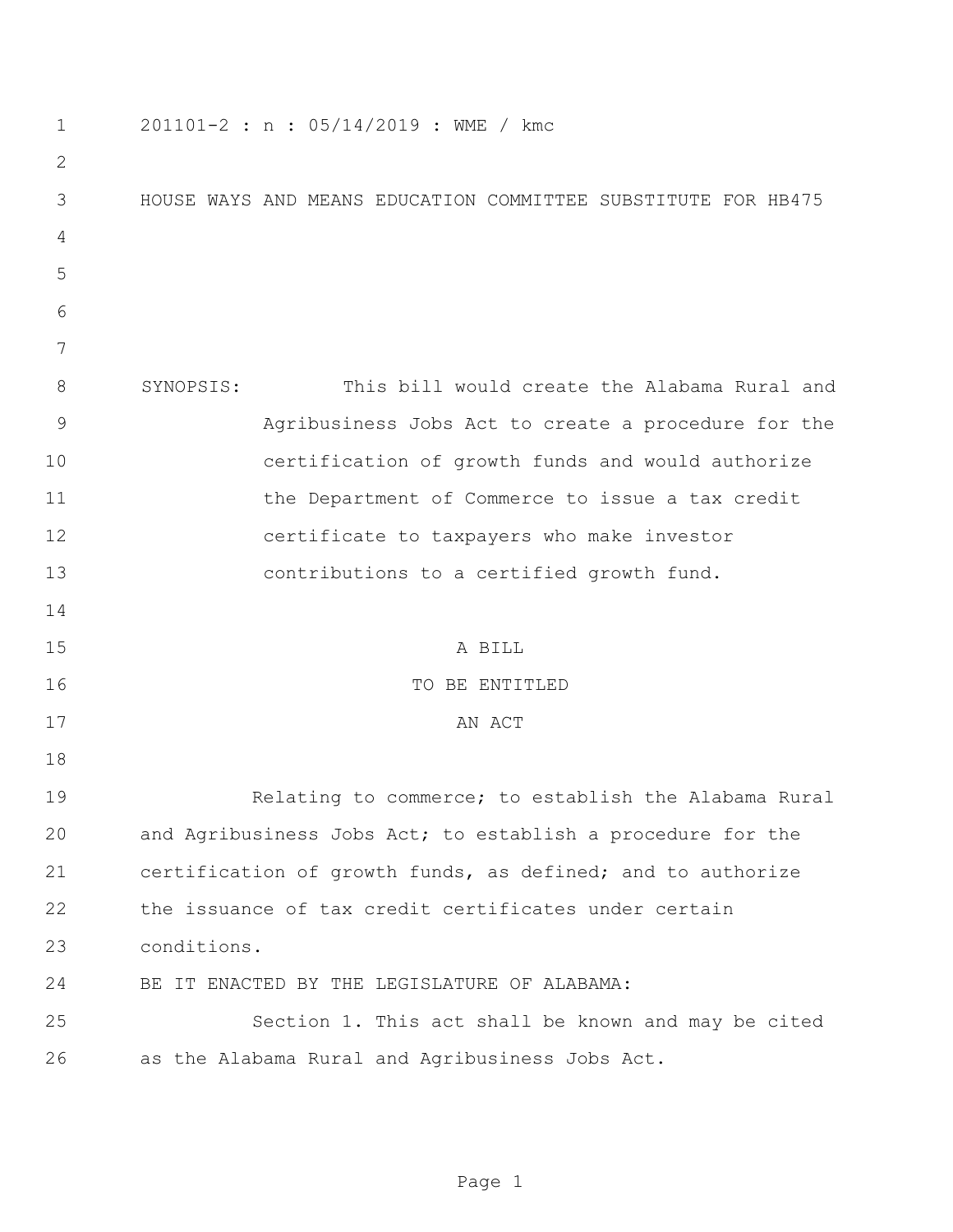Section 2. As used in this act, the following words shall have the following meanings:

 (1) AFFILIATE. An entity that directly, or indirectly through one or more intermediaries, controls, is controlled by, or is under common control with another entity. For the purposes of this subdivision, an entity is controlled 7 by another entity if the controlling person holds, directly or indirectly, the majority voting or ownership interest in the controlled person or has control over the day-to-day operations of the controlled person by contract or by law.

 (2) AGRIBUSINESS. A business that earns a majority of its revenues from either farming, forestry, biotechnology, fisheries, or biofuels and the processing, manufacturing, packaging, storage, distribution, marketing, and sales of such products or commodities; or the design, creation, manufacture, marketing, or sales of technology, equipment, or supplies related to such businesses.

 (3) CLOSING DATE. The date on which a growth fund has collected all amounts specified by subsection (f) of Section 3.

(4) DEPARTMENT. The Department of Commerce.

 (5) GROWTH BUSINESS. A business to which all of the following apply at the time of the initial investment in the company by a growth fund:

a. Has fewer than 200 employees.

 b. Has its principal business operations in one or more growth zones in the state.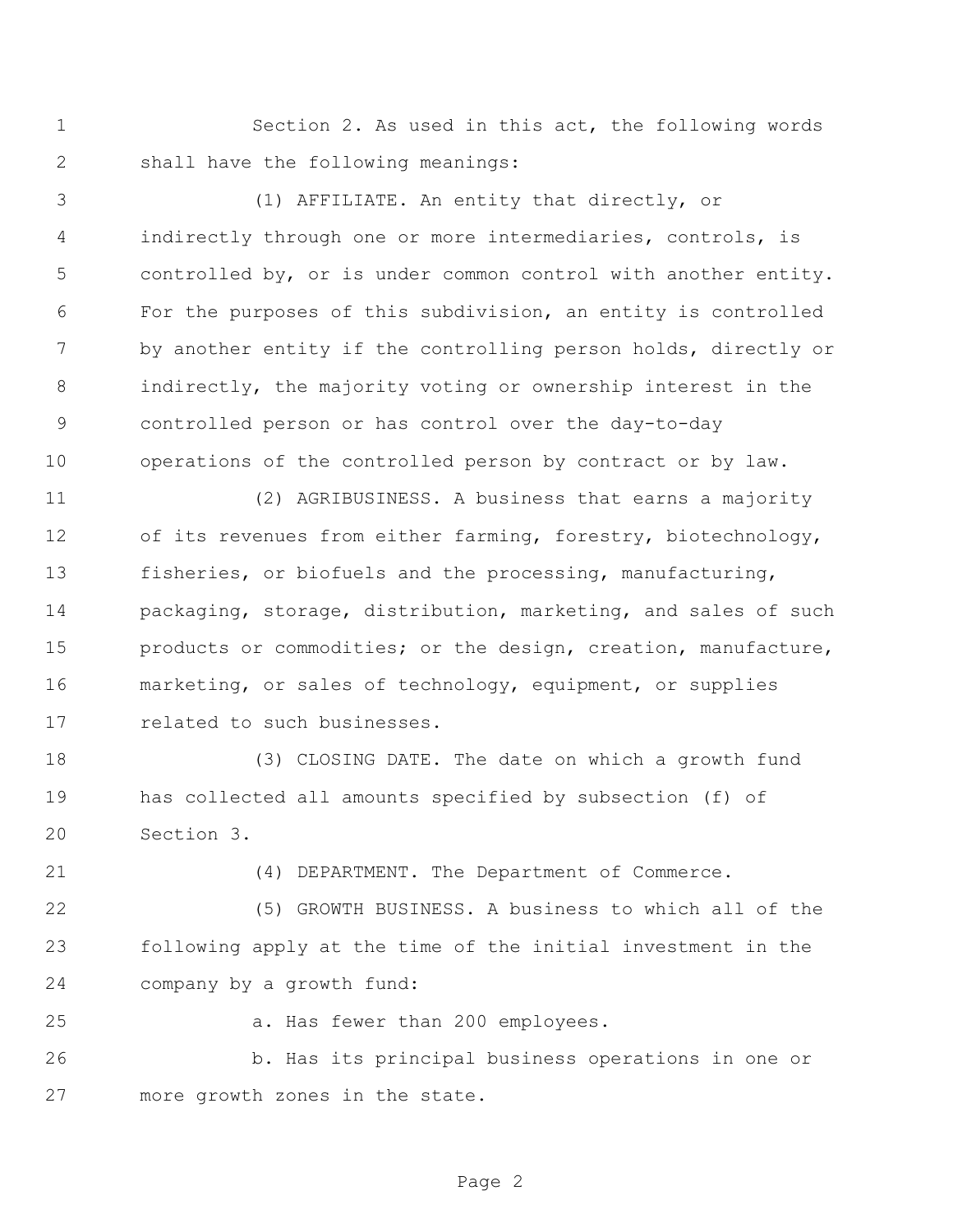c.1. Is engaged in North American Industry Classification System codes 11, 21, 22, 23, 31 through 33, 48 through 49, 54, or 62 or, if not engaged in such industries, the department decides that the investment will be beneficial to the growth zone; or 2. Is an agribusiness as defined in this section. (6) GROWTH FUND. An entity certified by the department under subsection (e) of Section 3. (7) GROWTH INVESTMENT. Any capital or equity investment in a growth business or any loan to a growth business with a stated maturity at least one year after the date of issuance; provided that with respect to any loan to a growth business, the chief executive officer or similar official of the growth business executes an affidavit that the business sought and was denied similar financing from a banking institution doing business in Alabama. (8) GROWTH ZONE. Either of the following: a. All areas outside of census urban areas with a population of greater than 50,000. b. An Opportunity Zone, as defined by 26 U.S.C. §1400Z-1. (9) HIGH WAGE EMPLOYMENT POSITION. An employment position that is filled, pays a wage of at least 110 percent of the county average, and requires at least 35 hours of work per week or any other period of time generally accepted by custom, industry, or practice as full-time employment.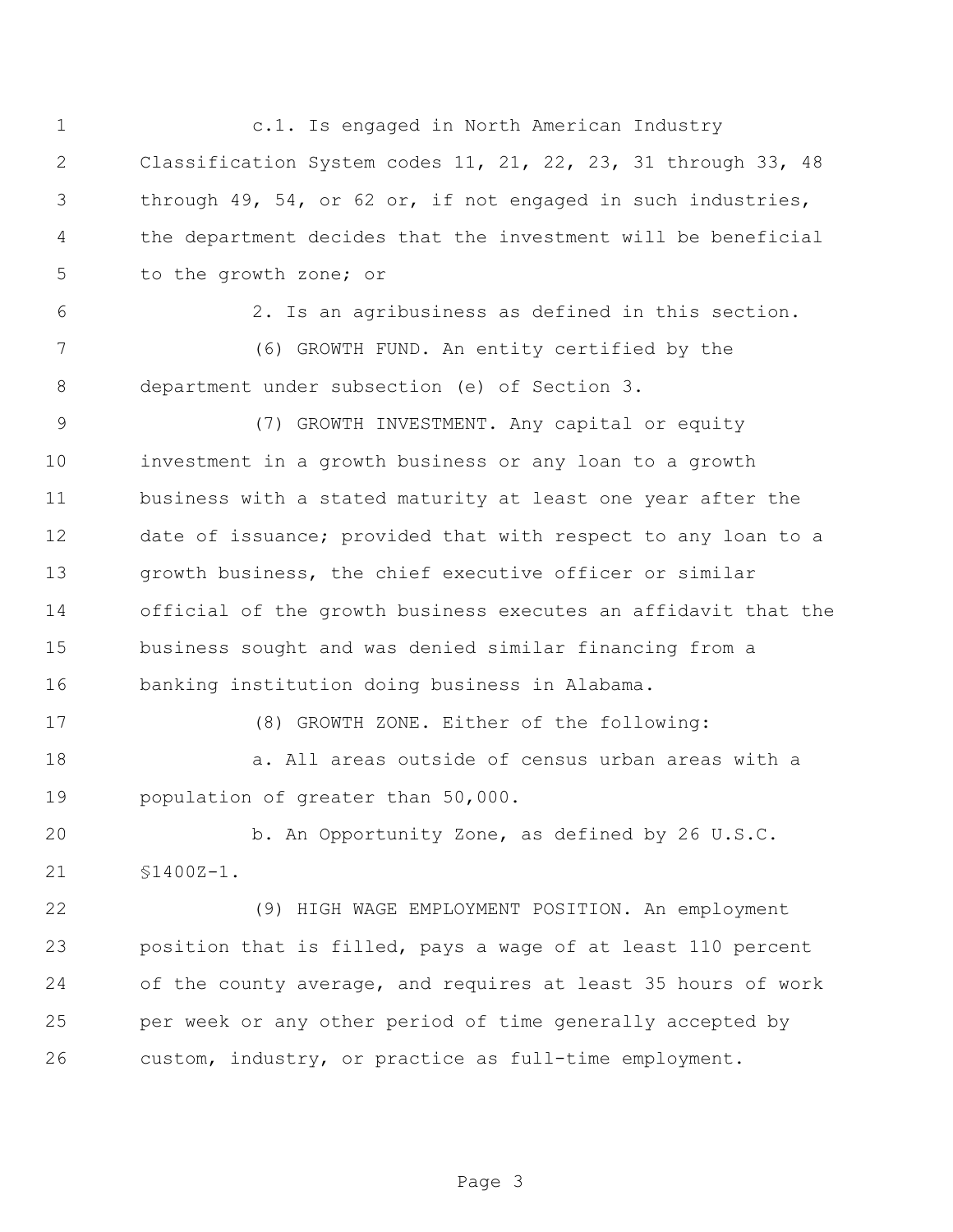(10) INVESTMENT AUTHORITY. The amount stated on the notice issued under subsection (e) of Section 3 certifying the growth fund. At least 75 percent of a growth fund's investment authority shall be comprised of investor contributions.

 (11) INVESTOR CONTRIBUTION. An investment of cash by a person with state premium tax liability in a growth fund that equals the amount specified with respect to the person in 8 the department's approval of a growth fund's application pursuant to subsection (e) of Section 3. The investment shall purchase an equity interest in the growth fund or purchase, at 11 par value or premium, a debt instrument that has a maturity date at least five years from the closing date and a repayment schedule that is no faster than level principal amortization over five years.

 (12) JOBS RETAINED. The number of high wage employment positions that existed before the initial growth investment and for which the growth business's chief executive officer or similar officer certifies that the high wage employment position would have been eliminated but for the initial growth investment. The retained jobs of a growth business shall be calculated each year based on the monthly average of high wage employment positions. The reported number of retained jobs may not exceed the number reported on the initial report required under Section 7.

 (13) NEW ANNUAL JOBS. Except as provided in paragraph c., the term means the difference between paragraphs a. and b.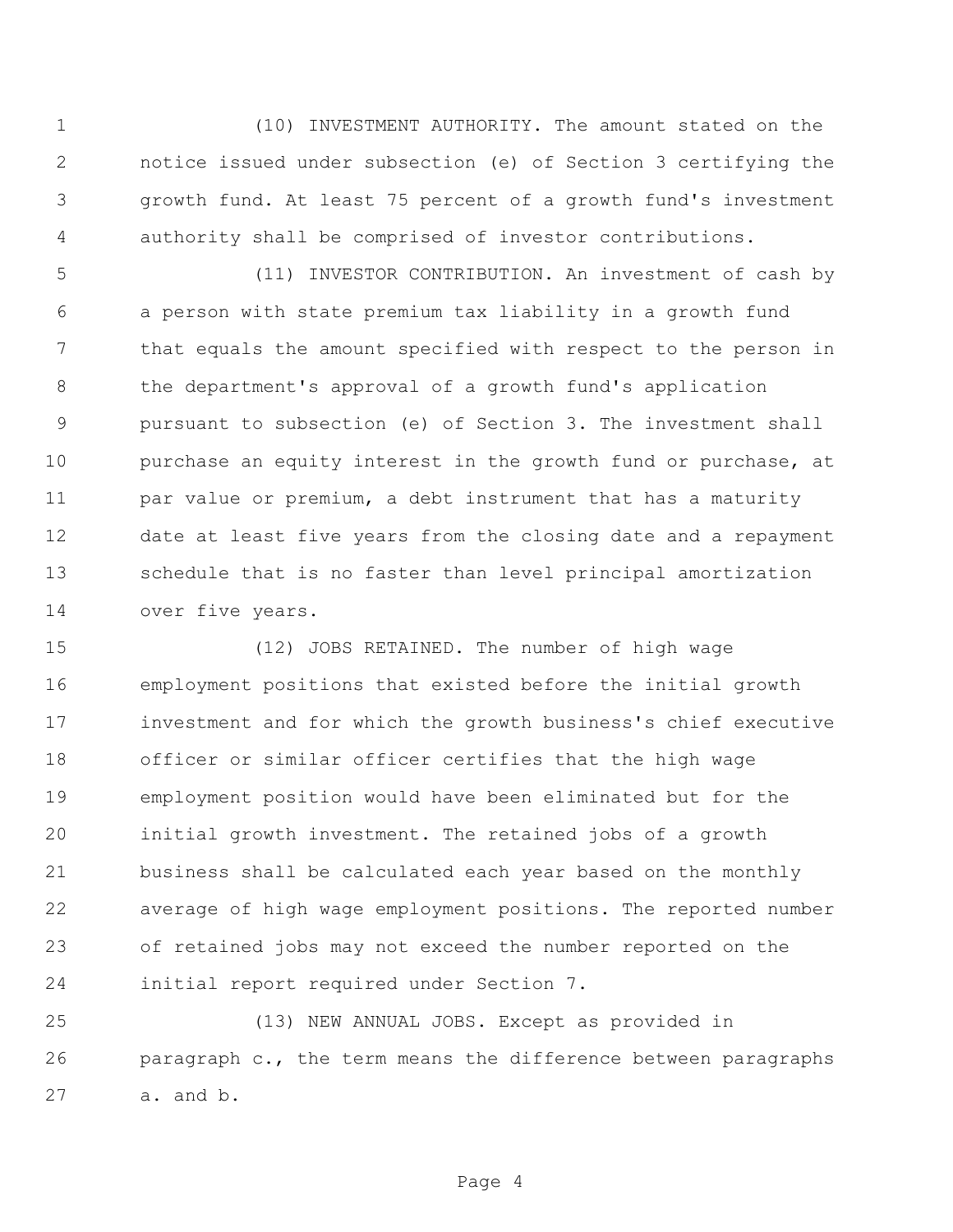1 a.1. The monthly average of high wage employment positions for the preceding calendar year; or

 2. If the preceding calendar year contains the initial growth investment, the monthly average of high wage employment positions for the months including and after the initial growth investment and before the end of the preceding calendar year.

 b. The number of high wage employment positions at the growth business on the date of the initial growth investment.

 c. If the amount calculated in subparagraph 1 of paragraph a. is less than zero, the new annual jobs amount is equal to zero.

 (14) PRINCIPAL BUSINESS OPERATIONS. The place or places where at least 60 percent of the business's employees work or where employees that are paid at least 60 percent of the business's payroll work. A business that has agreed to relocate or hire new employees using the proceeds of a growth investment to establish its principal business operations in a growth zone in the state shall be deemed to have its principal business operations in this new location, provided the business satisfies this requirement within 180 days after receiving the growth investment, unless the department agrees to a later date.

 (15) STATE PREMIUM TAX LIABILITY. Any liability incurred by any entity under Section 27-4A-3 and Section 27-3-29, Code of Alabama 1975.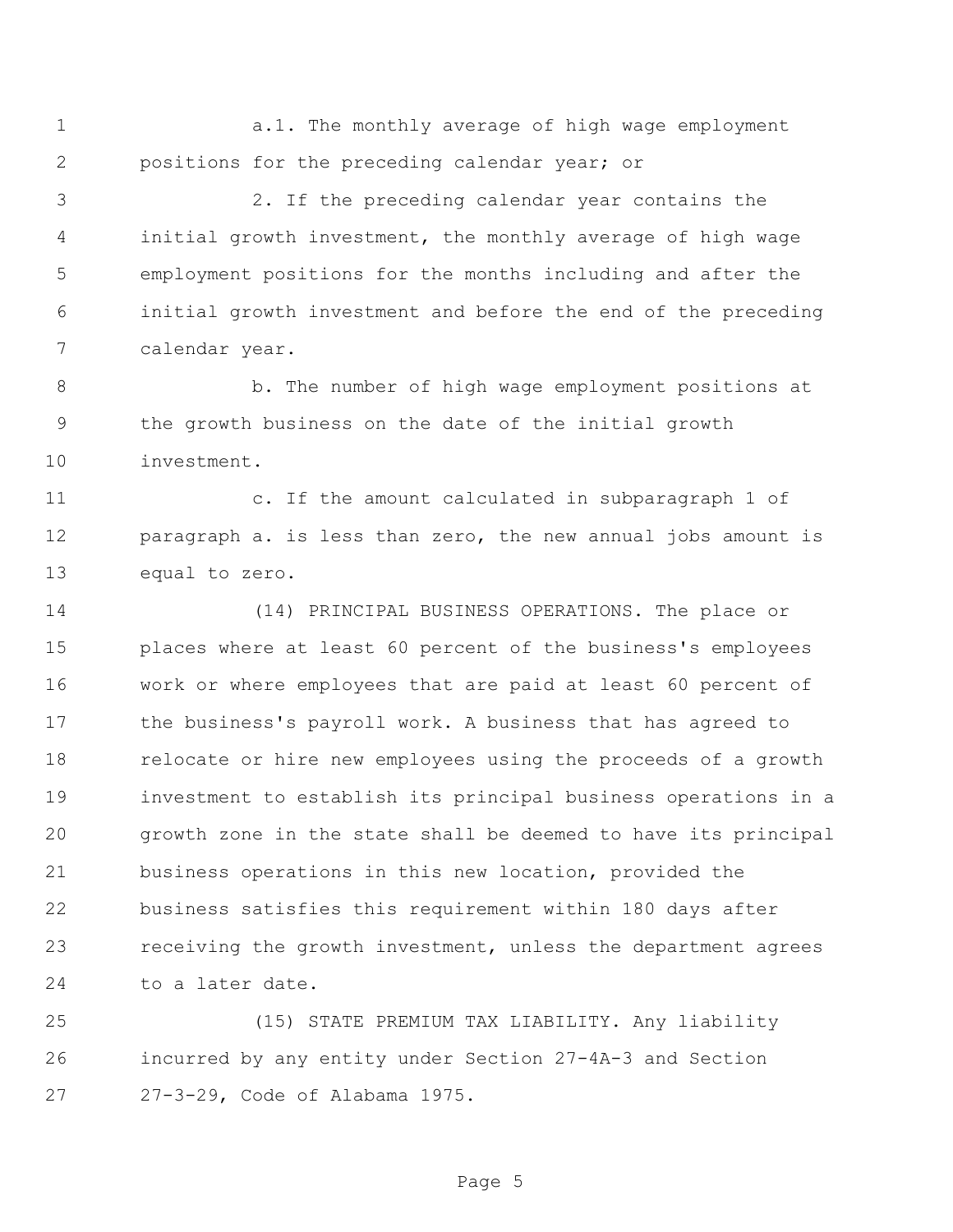Section 3. (a) Beginning September 1, 2019, the department shall accept applications for approval as a growth fund on a form prescribed by the department. The application shall include all of the following:

 (1) The total investment authority sought by the applicant.

 (2) Evidence that the applicant or an affiliate of the applicant is licensed as a rural business investment company under 7 U.S.C. §2009cc or as a small business investment company under 15 U.S.C. §681, including a certificate executed by an executive officer of the applicant attesting that the license remains in effect and has not been revoked, and at least one principal in a rural business investment company or a small business investment company is, 15 and has been for at least four years, an officer or employee of the applicant or an affiliate of the applicant on the date the application is submitted.

 (3) Evidence that as of the date the application is submitted, the applicant or affiliates of the applicant have invested at least one hundred million dollars (\$100,000,000) in non-public companies located in non-metropolitan counties, as defined by the Office of Management and Budget within the Office of the President of the United States, on the basis of county or county-equivalent units.

 (4) An estimate of the number of aggregate new annual jobs that will be created and jobs retained in this state because of the applicant's growth investments.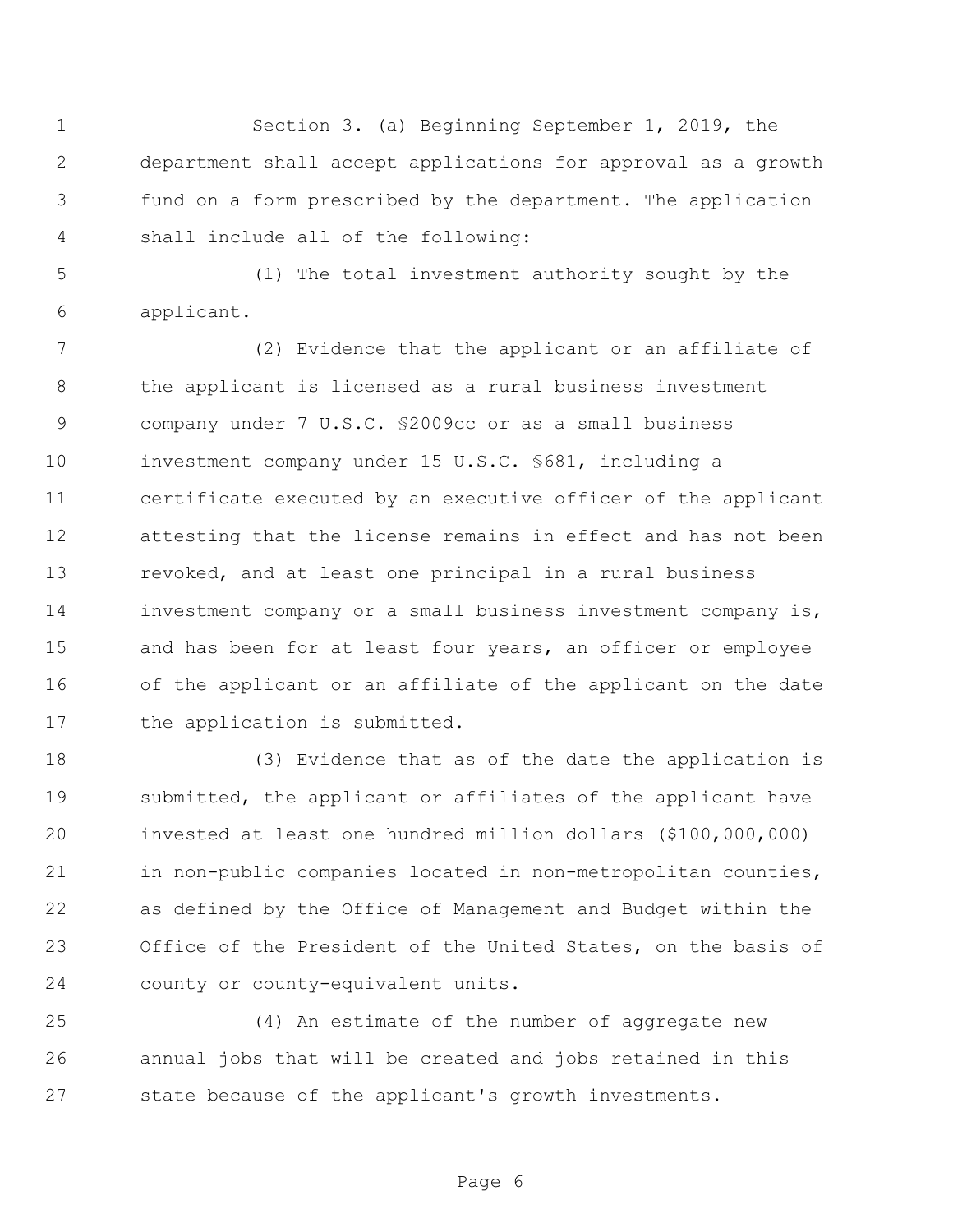(5) A business plan that includes a revenue impact assessment projecting state and local tax revenue, as well as reduced state expenditures, to be generated by the applicant's proposed growth investments prepared by a nationally recognized third-party independent economic forecasting firm using a dynamic economic forecasting model that analyzes the applicant's business plan over the 10 years following the date the application is submitted to the department.

 (6) A signed affidavit from each investor stating the amount of investor contributions each taxpayer commits to make.

 (7) A non-refundable application fee of twenty thousand dollars (\$20,000) payable to the department.

 (b) Within 30 days after receipt of a completed application containing the information set forth in subsection (a), the department shall grant or deny the application. The department shall deem applications received on the same day to have been received simultaneously. The department shall approve investment authority up to an amount that would allow not more than seven million, five hundred thousand dollars (\$7,500,000) in tax credits to be taken in any one year, including any credits that are carried forward under subsection (c) of Section 4. If requests for investment authority exceed this limitation, the department shall proportionally reduce the investment authority and the investor contributions for each approved application as necessary to avoid exceeding the limit.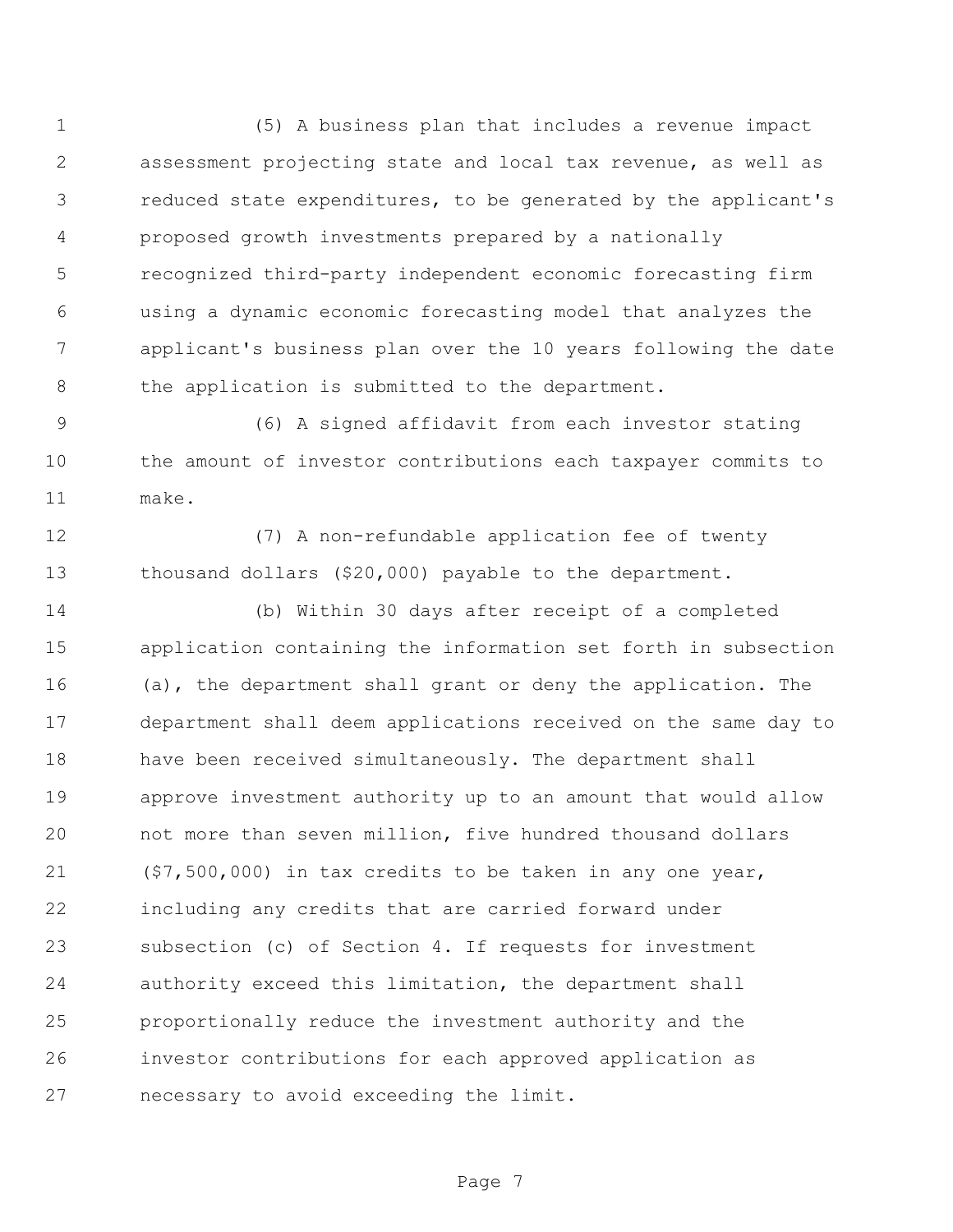(c) The department shall deny an application if any of the following are true:

(1) The application is incomplete.

 (2) The applicant does not satisfy all the criteria described in subdivisions (2) and (3) of subsection (a).

 (3) The revenue impact assessment submitted under subdivision (5) of subsection (a) does not demonstrate that the applicant's business plan will result in a positive economic impact on this state over a 10-year period that exceeds the cumulative amount of tax credits that would be issued to the applicant's investors.

 (4) The investor contributions described in affidavits submitted under subdivision (6) of subsection (a) do not equal at least 75 percent of the total amount of investment authority sought under the applicant's business plan.

 (5) The department has already approved the maximum amount of investment authority and investor contributions allowed under subsection (b).

 (d) If the department denies an application, the applicant may provide additional information to the department to complete, clarify, or cure defects in the application identified by the department, except for failure to comply with subdivision (4) of subsection (c), within 15 days of the notice of denial for reconsideration and determination. The department shall review and reconsider the applications for which additional information is provided within the 15-day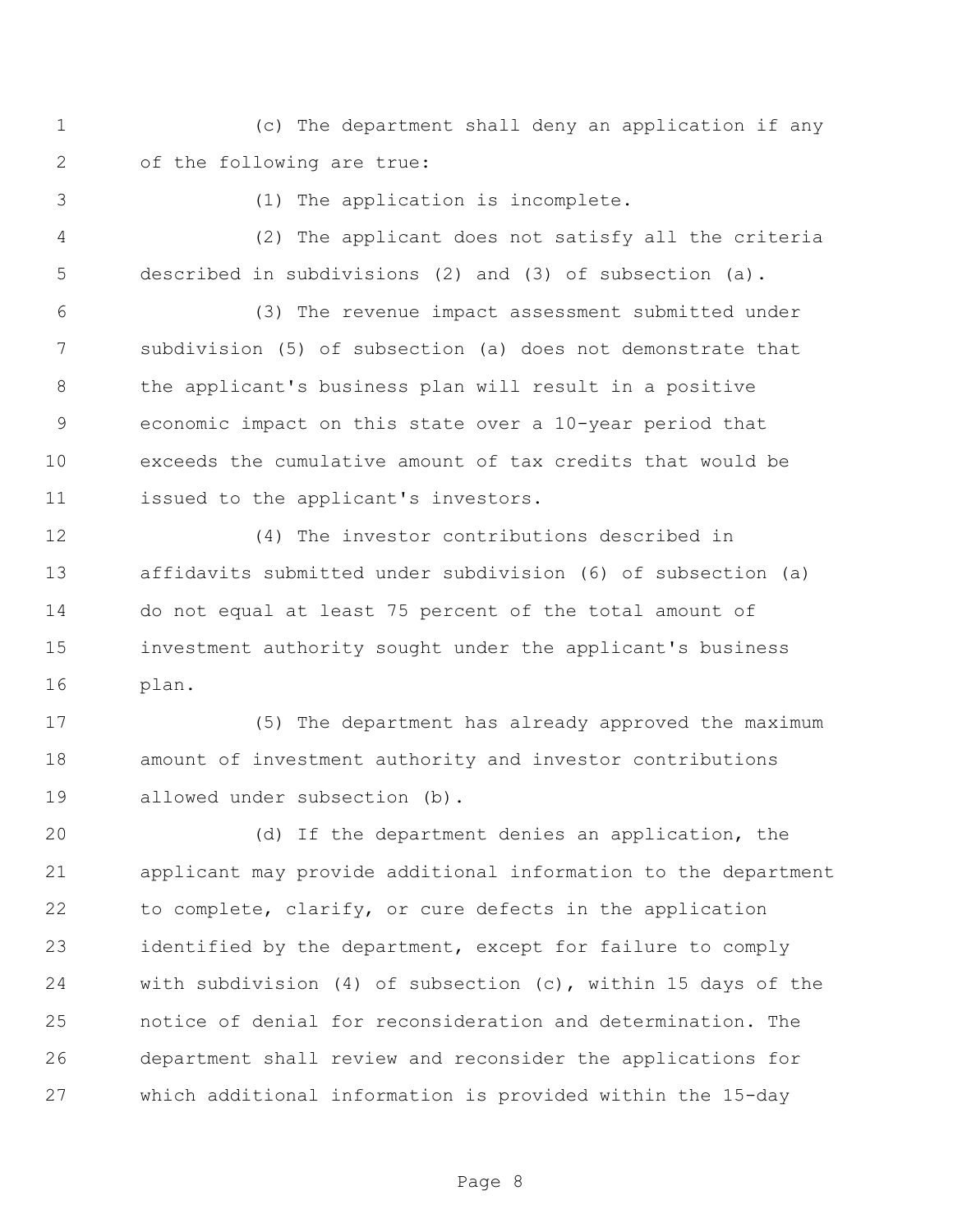period within 30 days and, if approved, the application shall be considered complete as of its original submission date.

 (e) The department shall not reduce the requested investment authority or deny a growth fund application for reasons other than those described in subsections (b) and (c). Upon approval of an application, the department shall certify 7 the applicant as a growth fund, specifying the amount of the applicant's investment authority, the investor contributions required from each taxpayer that submitted an affidavit with the growth fund's application, and the number of new annual 11 jobs and jobs retained that will be required of the growth fund, which shall match those projected in the growth fund's application, prorated on the basis of the investment authority 14 awarded to the growth fund.

 (f)(1) Within 60 days of receiving the approval issued under subsection (e), a growth fund shall collect all investor contributions and collect additional investments of cash that, when added to the investor contributions, at least equal the growth fund's investment authority. Within 65 days of receiving the approval issued under subsection (e), a growth fund shall send to the department documentation sufficient to prove that the amounts described in this subsection have been collected. At least 10 percent of the growth fund's investment authority must consist of equity investments contributed directly or indirectly by affiliates of the growth fund.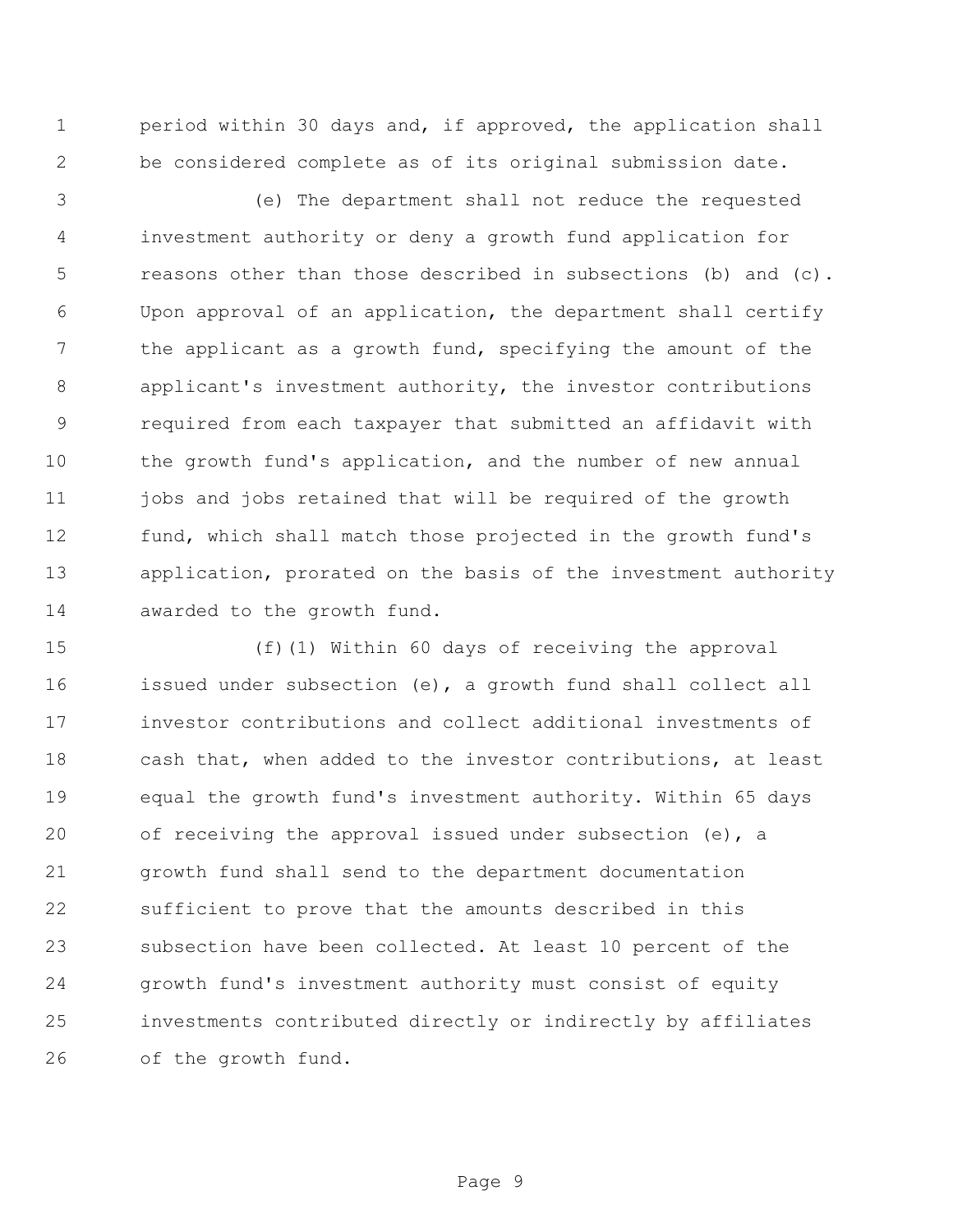(2) Upon receipt of the documentation required by subdivision (1), the department shall provide a tax credit certificate to each taxpayer that made an investor contribution in the amount of the taxpayer's investor contribution.

 (g) If the growth fund fails to fully comply with subsection (f), the growth fund's certification shall lapse and the corresponding investment authority and investor contributions will not count toward the limits on the program size prescribed by subsection (b). The department shall first award lapsed investment authority on a pro rata basis to each growth fund that was awarded less than the investment authority for which it applied. A growth fund may allocate the associated investor contribution authority to any taxpayer with state premium tax liability. Any remaining investment 16 authority may be awarded by the department to new applicants.

 Section 4. (a) Any taxpayer that makes an investor contribution is vested with an earned credit against state premium tax liability equal to the investor contribution. Twenty percent of the earned credit, including the amounts carried forward pursuant to subsection (c), may be used annually beginning in the taxable year containing the third anniversary of the closing date. A taxpayer claiming a credit against any premium tax liability is not required to pay any additional retaliatory tax under Section 27-3-29, Code of Alabama 1975, as a result of claiming that credit.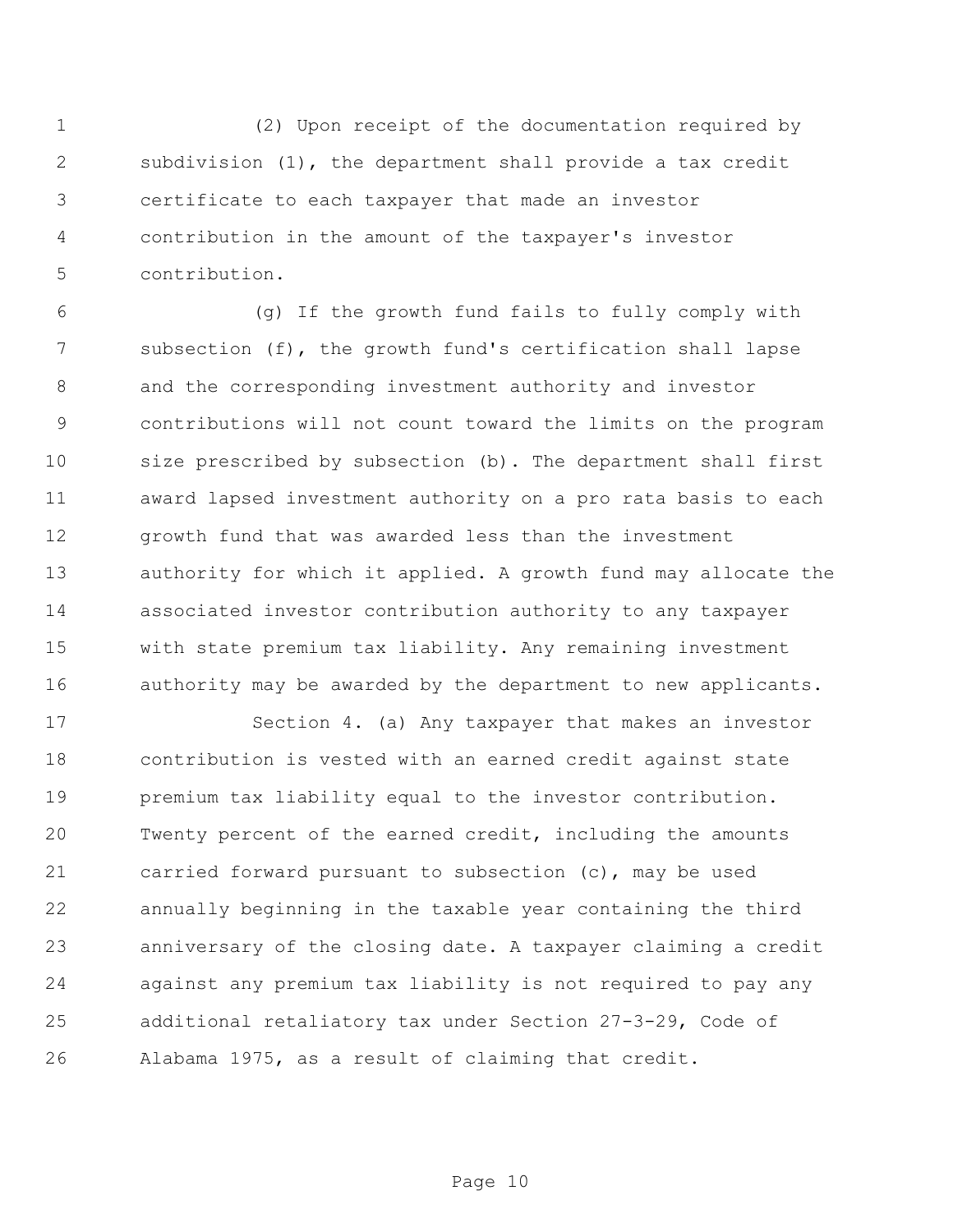(b) The credit is non-refundable and may not be sold, transferred, or allocated to any other entity other than an affiliate that was an affiliate at the time of the submission of the investor's affidavit included in the growth fund's application.

 (c) The amount of the credit claimed by a taxpayer shall not exceed the amount of the taxpayer's state premium tax liability for the tax year for which the credit is claimed. Any amount of tax credit that the entity does not claim in a taxable year may be carried forward for use in future taxable years for a period not to exceed 10 years.

 (d) A taxpayer claiming a credit under this section shall submit a copy of the tax credit certificate with the taxpayer's return for each taxable year for which the credit is claimed.

 (e) Notwithstanding any provision of this act to the contrary, to the extent any credits are used against the tax imposed under Chapter 4A of Title 27, Code of Alabama 1975, the Department of Finance shall adopt rules to ensure that the credits would reduce the thirty million, nine hundred ninety-three thousand, two hundred sixty-nine dollars (\$30,993,269) distribution for the Education Trust Fund in an amount equal to the credits used in any fiscal year.

 Section 5. (a) The department shall revoke a tax credit certificate issued under subdivision (2) of subsection (f) of Section 3 if any of the following occur with respect to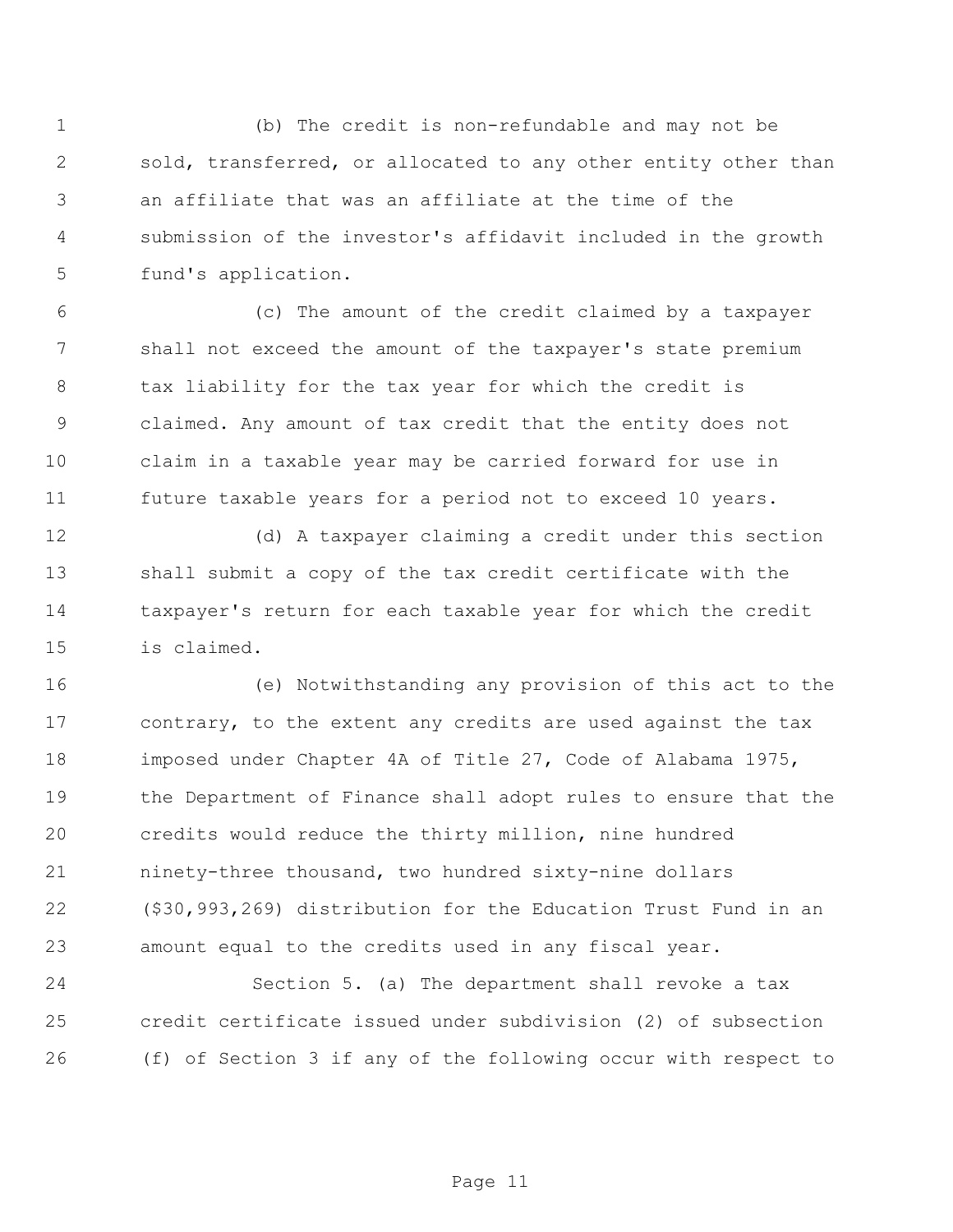a growth fund before a growth fund exits the program in 2 accordance with subsection (e):

 (1) Within two years of the closing date, the growth fund does not invest 100 percent of its investment authority in growth investments in this state, including 50 percent of its investment authority in agribusinesses, and maintain that level of investment until the sixth anniversary of the closing date.

 (2) The growth fund, after satisfying subdivision (1), fails to maintain growth investments equal to 100 percent of its investment authority until the sixth anniversary of the closing date. For the purposes of this subdivision, an investment is maintained even if it is sold or repaid so long as the growth fund reinvests an amount equal to the capital returned or recovered from the original investment, exclusive of any profits realized, in other growth investments in this state within 12 months of the receipt of the capital. Amounts received periodically by a growth fund shall be treated as continuously invested in growth investments if the amounts are reinvested in one or more growth investments by the end of the following calendar year.

 (3) The growth fund, before exiting the program in accordance with subsection (e), makes a distribution or payment that results in the growth fund having less than 100 percent of its investment authority invested in growth investments in this state or available for investment in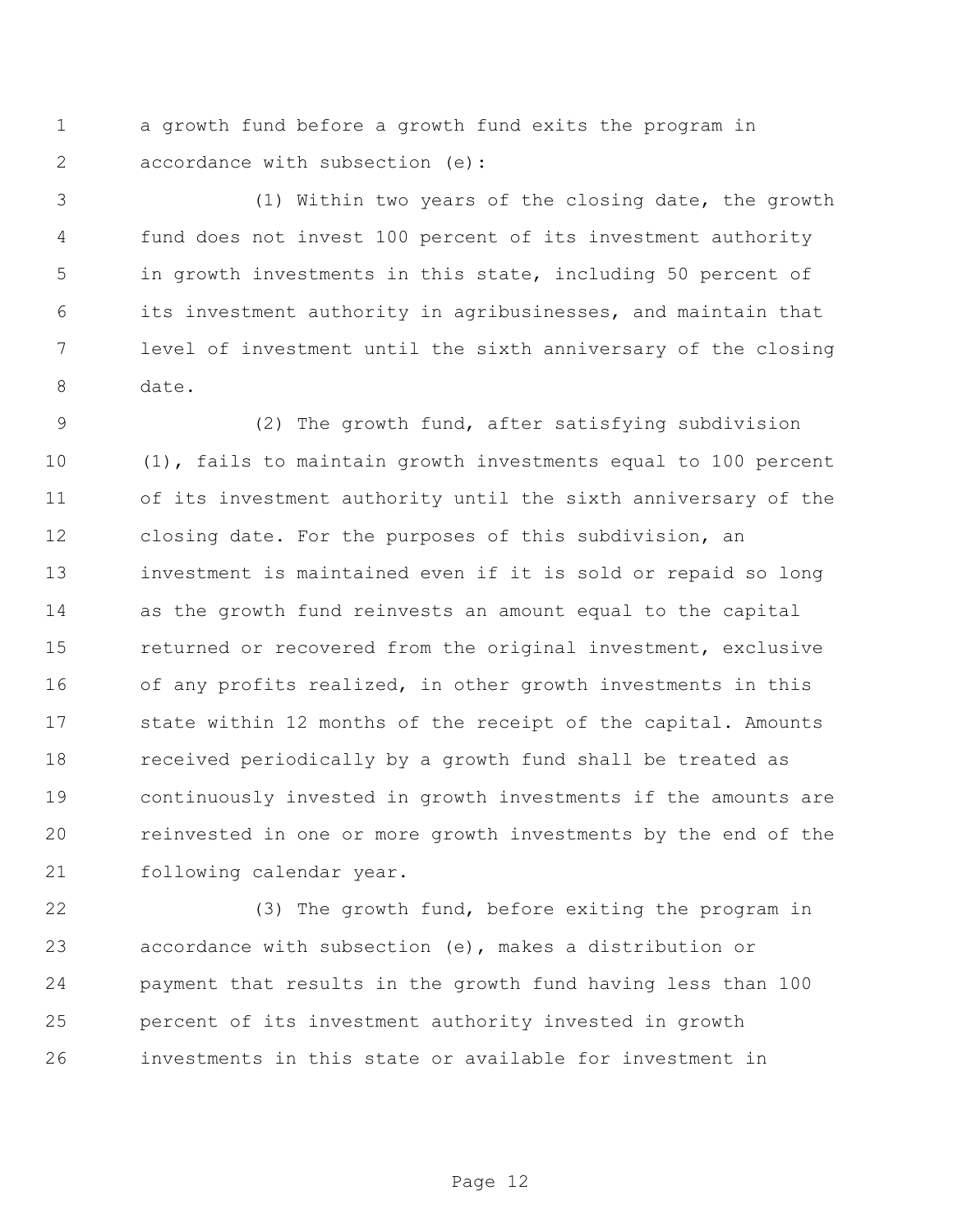growth investments and held in cash and other marketable securities.

 (4) The growth fund makes a growth investment in a growth business that directly or indirectly through an affiliate owns, has the right to acquire an ownership interest, makes a loan to, or makes an investment in the growth fund, an affiliate of the growth fund, or an investor in the growth fund. This subdivision does not apply to investments in publicly traded securities by a growth business or an owner or affiliate of the growth business. For purposes of this subdivision, a growth fund will not be considered an affiliate of a growth business solely because of its growth investment.

 (b) The maximum amount of growth investments in a growth business, including amounts invested in affiliates of 16 the growth business, that a growth fund may count towards its satisfaction of the requirements of subdivisions (1) and (2) of subsection (a) is the greater of five million dollars (\$5,000,000) or 20 percent of its investment authority, exclusive of repaid or redeemed growth investments.

 (c) Before revoking tax credit certificates under this section, the department shall notify the growth fund of the reasons for the pending revocation. The growth fund shall have 90 days from the date the notice was received to correct any violation outlined in the notice to the satisfaction of the department and avoid revocation of the tax credit certificate.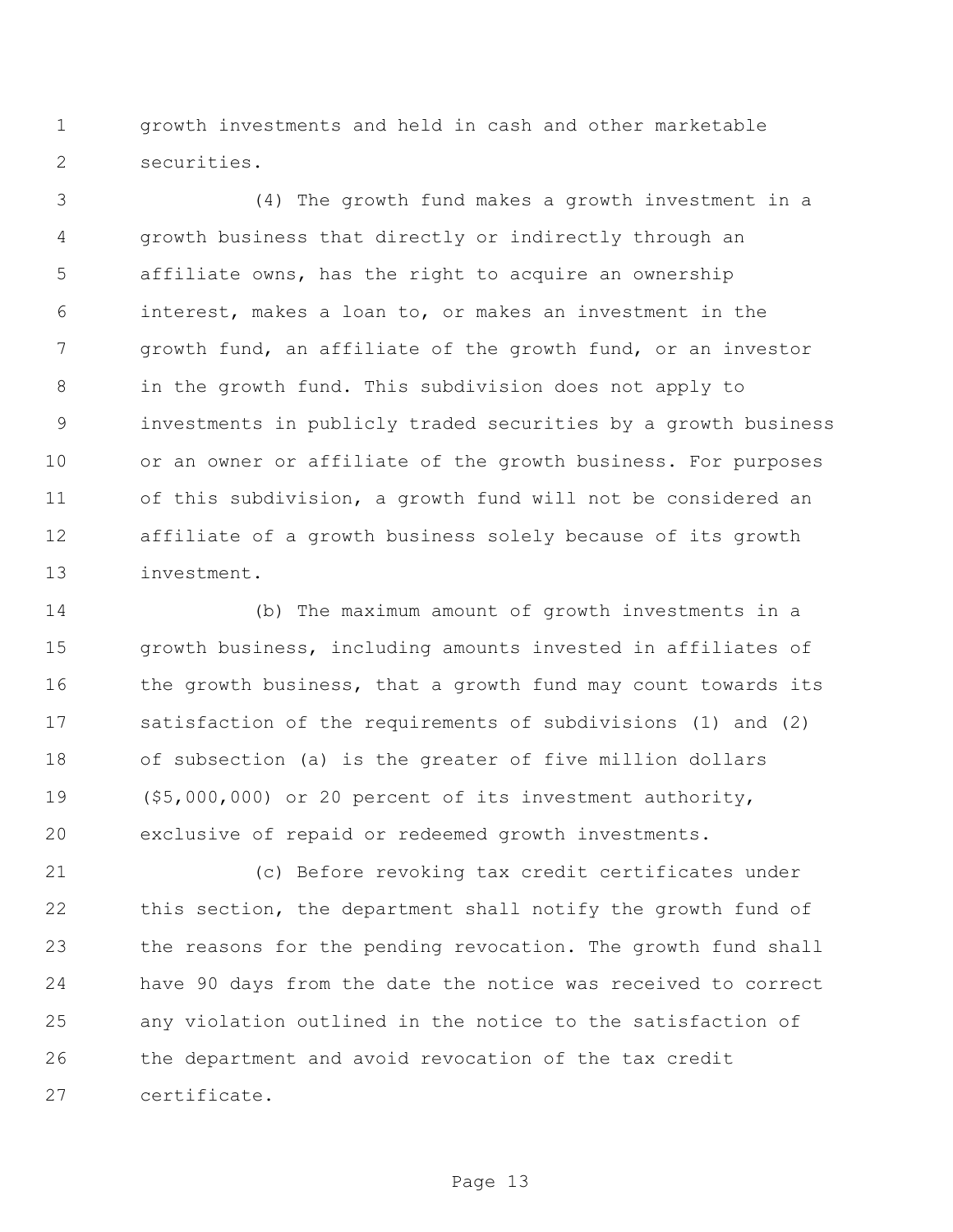(d) If tax credit certificates are revoked under this section, the associated investment authority and investor contributions shall not count toward the limit on total investment authority and investor contributions described by subsection (b) of Section 3. The department shall first award reverted investment authority on a pro rata basis to each growth fund that was awarded less than the requested investment authority for which it applied, and the growth fund may allocate the associated investor contribution authority to any taxpayer with state premium tax liability. The department may award any remaining investment authority to new applicants.

 (e)(1) On or after the seventh anniversary of the closing date, a growth fund may apply to the department to exit the program and no longer be subject to regulation except as set forth in subdivision (2). The department shall respond to the application within 30 days of receipt. In evaluating 18 the application, the fact that no tax credit certificates have been revoked and that the growth fund has not received a notice of revocation that has not been cured under subsection (c) shall be sufficient evidence to prove that the growth fund is eligible for exit. The department shall not unreasonably deny an application submitted under this subsection. If the application is denied, the notice shall include the reasons for the determination.

 (2) A growth fund may not make distributions or pay any fees to its equity holders even after its exit from the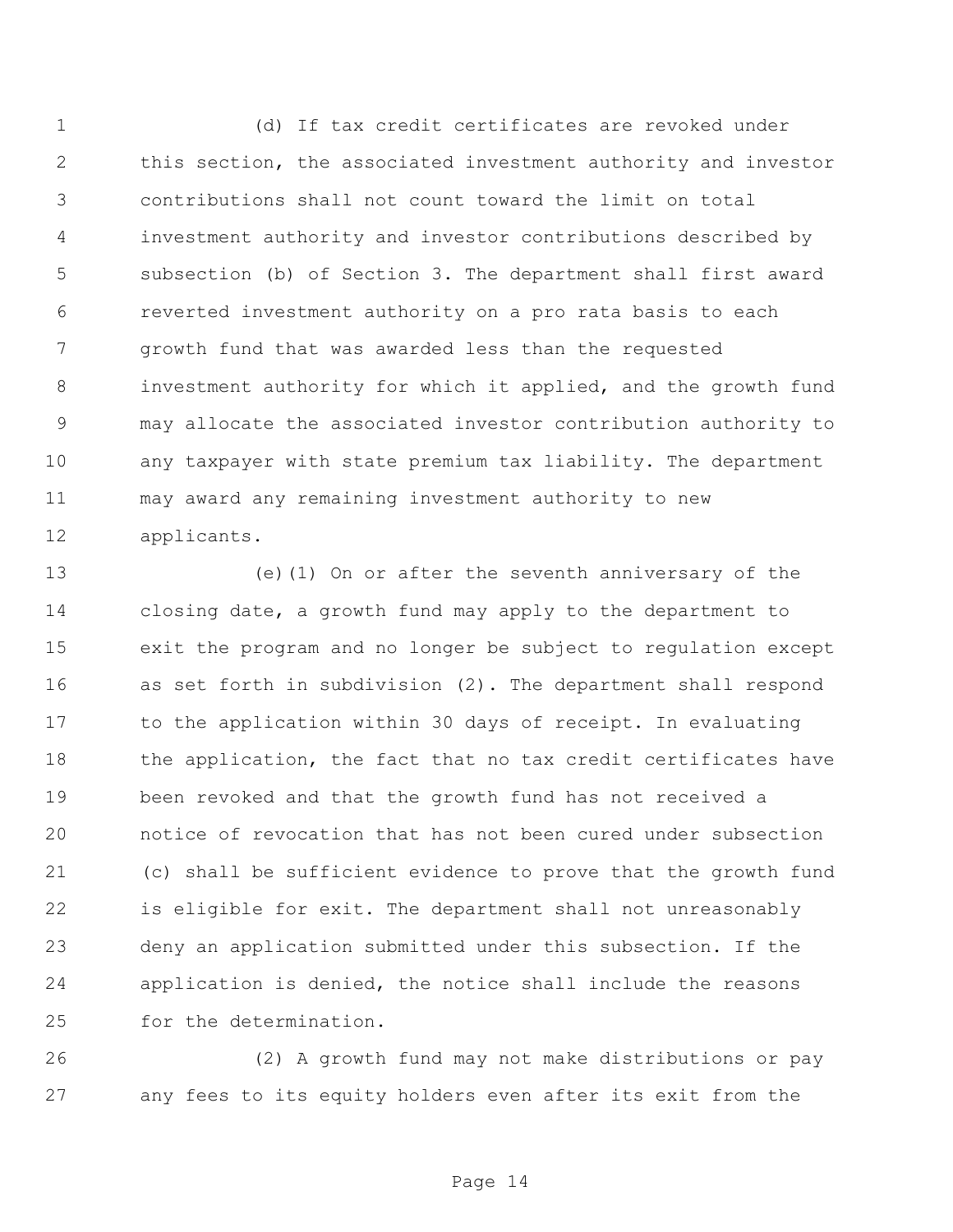program in accordance with subdivision (1) unless and until it has made cumulative growth investments equal to at least 150 percent of its investment authority. If applicable, a growth fund shall continue to report the amount of growth investments made to the department annually until it has made growth investments equal to at least 150 percent of its investment authority.

 (3) At any time the growth fund proposes to make a distribution to its equity holders that, when added to all previous distributions to its equity holders, would be in excess of its investment authority, the growth fund shall remit to the department, if applicable, a payment equal to the product of the proposed distribution and a fraction, the numerator of which is the number of new annual jobs and jobs retained set forth in the growth fund's certification provided pursuant to subsection (e) of Section 3 less the aggregate number of new annual jobs and jobs retained reported to the department under subsection (a) of Section 7 and the denominator of which is the number of new annual jobs and jobs retained set forth in the growth fund's certification provided pursuant to subsection (e) of Section 3. No payment shall be due if the aggregate number of new annual jobs and jobs retained as of the date of the proposed distribution equal or exceed the number of new annual jobs and jobs retained required set forth in the growth fund's certification provided pursuant to subsection (e) of Section 3.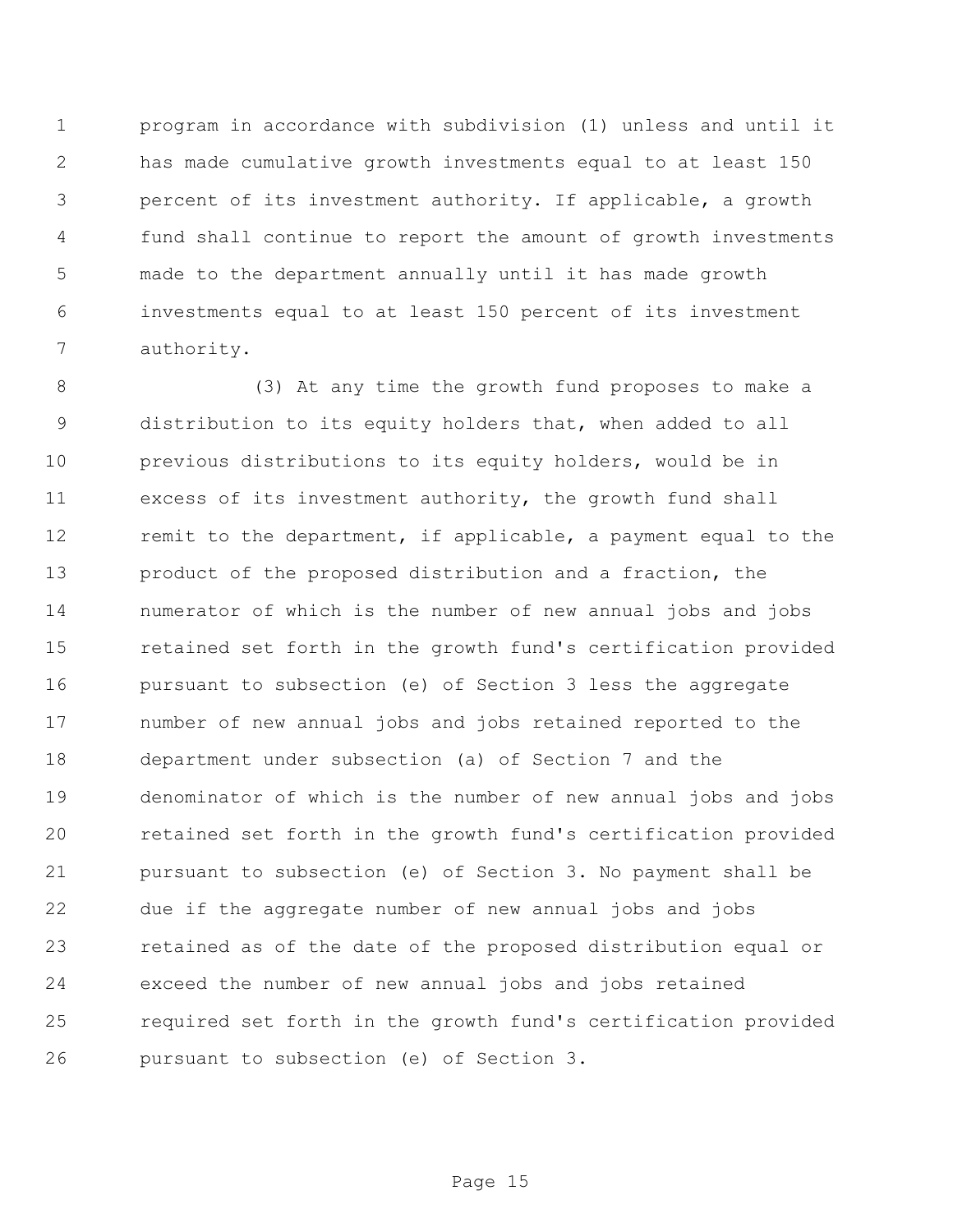(f) The department shall not revoke a tax credit certificate after the growth fund's exit from the program.

 Section 6. A growth fund, before making a growth investment, may request from the department a written opinion as to whether the business in which it proposes to invest satisfies the definition of a growth business. The department, not later than 15 business days after the date of receipt of the request, shall notify the growth fund of its determination. If the department fails to notify the growth fund of its determination within 15 business days, the business in which the growth fund proposes to invest shall be considered a growth business. Each request for an opinion shall be accompanied by a five hundred dollar (\$500) opinion fee payable to the department.

 Section 7. (a) Each growth fund shall submit a report to the department on or before the fifth business day after each anniversary of the closing date prior to its exit from the program in accordance with subsection (e) of Section 5. The report shall provide documentation, as to each growth investment made by the growth fund and include all of the following:

 (1) A bank statement evidencing each growth investment.

 (2) The name, location, and industry of each growth business receiving a growth investment, including either the determination letter set forth in Section 6 or evidence that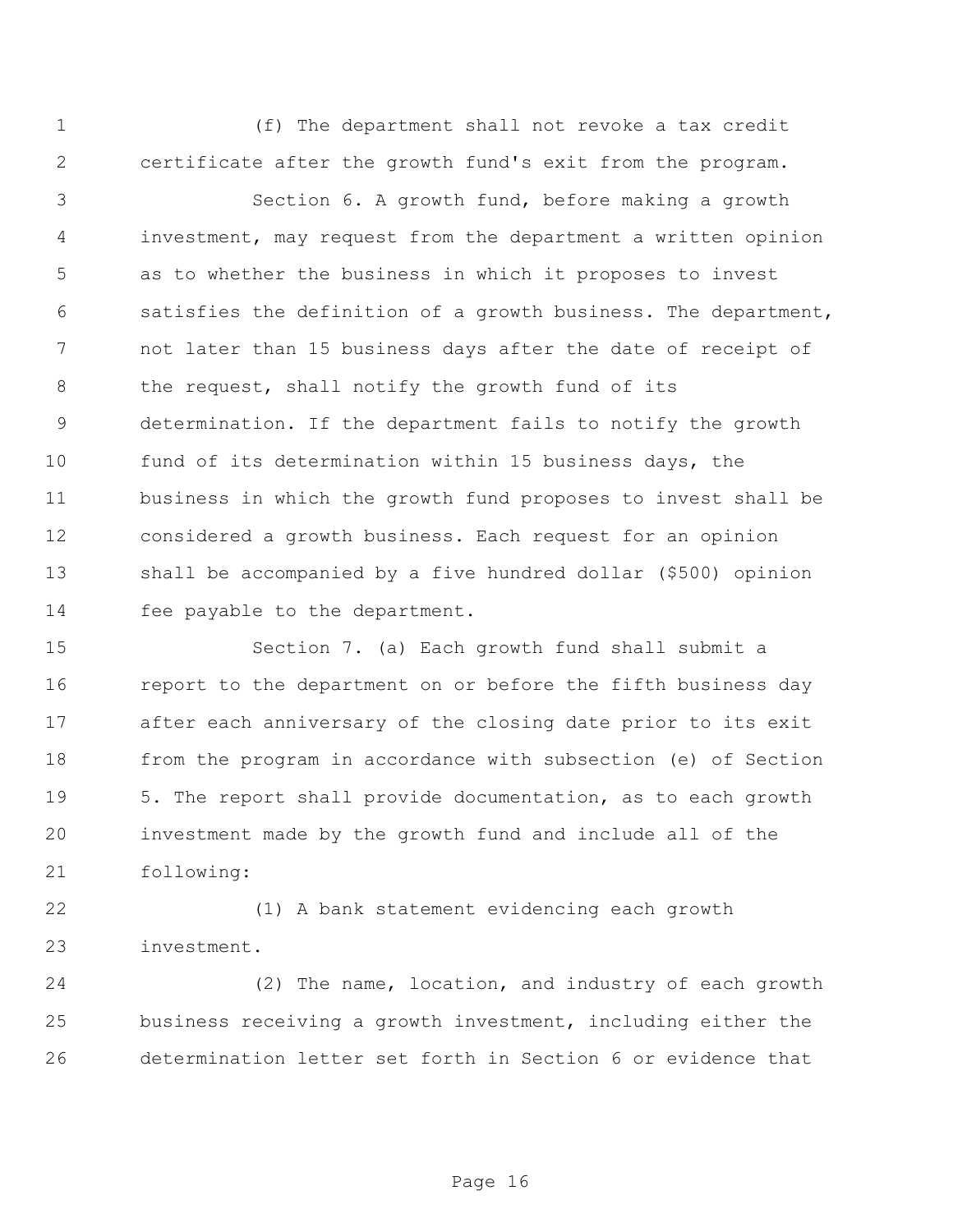- the business qualified as a growth business at the time the investment was made.
- (3) The number of high wage employment positions at each growth business on the date of the growth fund's initial growth investment.

 (4) The number of new annual jobs and jobs retained at each growth business.

 (5) The average annual salary of the positions described in subdivisions (3) and (4).

 (6) The cumulative amount of growth investments made in growth businesses.

 (7) Financial statements for the preceding calendar year audited by an independent certified public accounting firm, which shall include an opinion of, or agreed upon procedures letter issued by, the independent certified public accounting firm as to the growth fund's compliance with the requirements of the Alabama Rural and Agribusiness Jobs Act.

 (8) Any other information required by the department.

(9) A five thousand dollar (\$5,000) annual fee.

 (b) The growth fund is not required to provide information with respect to growth investments that have been redeemed or repaid as part of the annual report set forth in subsection (a) but shall provide the information if available.

 Section 8. (a) The department may adopt rules to implement this act.